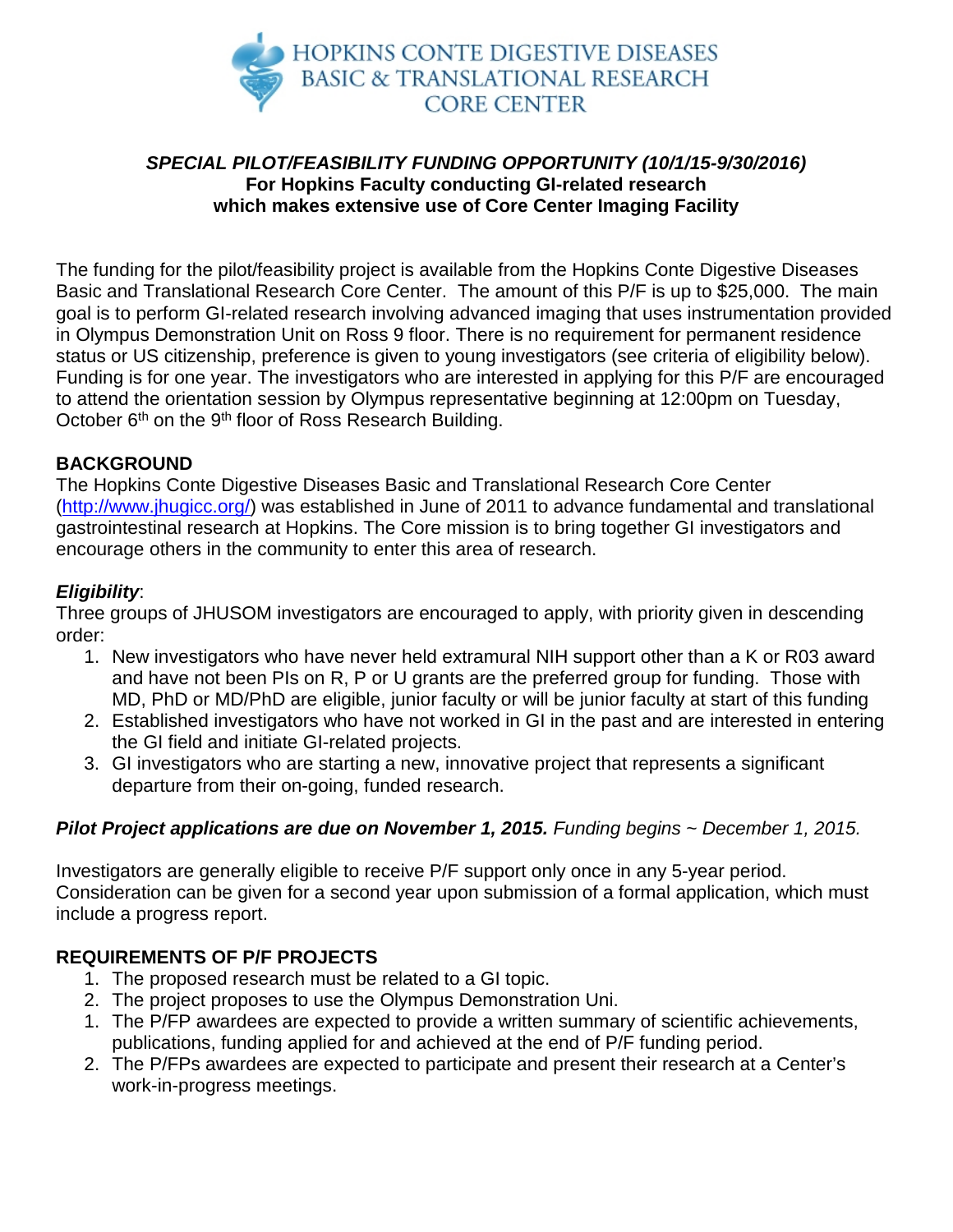

# **PROPOSAL DETAILS**

- 1. Applications are submitted electronically (by-e-mail) by October 1, 2015 to Ms. K. DeSantis [\(kdesant5@jhmi.edu](mailto:kdesant5@jhmi.edu) ) *and* Dr. S. Lutsenko [\(lutsenko@jhmi.edu\)](mailto:lutsenko@jhmi.edu). Only fully completed applications that follow the format described below will be considered.
- 2. The funding is for one year can be used to cover expenses for salary (technician, postdoctoral fellow, NOT faculty), supplies, animals.
- 3. Format:

a. **Cover page** (Please use form on next page), which includes title, abstract up to 250 words (can be Arial 10) and pending/approved IACUC/IRB protocols.

- b. **NIH Biosketch** of applicant and mentor (if applicable).
- c. **Applicant's other support** (salary source, etc).
- d. **Budget and Justification** for funds requested.

e. **Specific Aims, Background, Preliminary Results, Research Plan, Future Directions**: total 3 pages, font size Arial 11.

- f. **Plans** to apply for extramural funding: topic and time frame: 1 page
- g. **References**: 1 page.

h. **Letter from PI, mentor(s), Department Chair or Division Chief** stating how this project will allow you to advance independence and further your career, with emphasis on establishing independence.

## **REVIEW PROCESS**

The Center's Internal Scientific Advisory Committee will review the proposals based on the eligibility criteria. An interview may be offered. Funding to start ~ October 1, 2015.

For additional information please contact: K. DeSantis (kdesant5@jhmi.edu) or Dr. Svetlana Lutsenko (lutsenko@jhmi.edu).